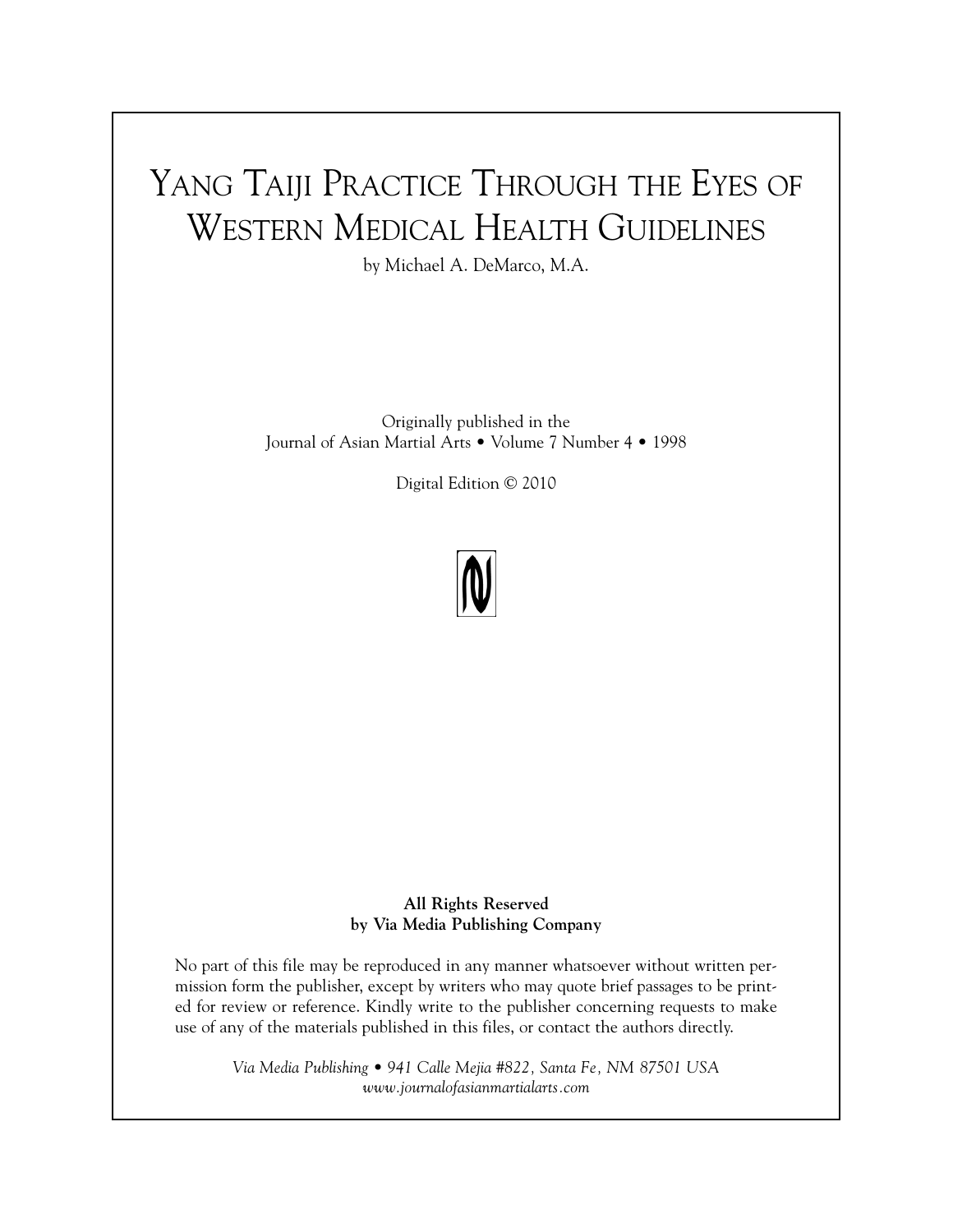

**YANG QINGYU LIVES IN PULI, TAIWAN, WHERE HE TEACHES THE TRADITIONAL YANG TAIJI SYSTEM.**



**LIN SHENGXUAN IS ONE OF YANG QINGYU'S LONGTIME STUDENTS FROM TAIPEI. DURING A VISIT TO ERIE, PENNSYLVANIA (APRIL 1998), MR. LIN TAUGHT MY STUDENTS A REPETITIVE DRILL BASED ON THE "GRASP SPARROW'S TAIL" SEQUENCE WHICH INCLUDED ALTERNATING SIDES. STUDENTS, LEFT TO RIGHT: WILLARD HICKS, BRIAN NICK, GEORGE BENARDINI, MICHELE VUKCEVICH, DAVE WAYMAN, RITA PANCIERA, PATRICIA WHALEN, ROSE POPESKI, & JANET MATTES.**

*Photographs courtesy of M. DeMarco.*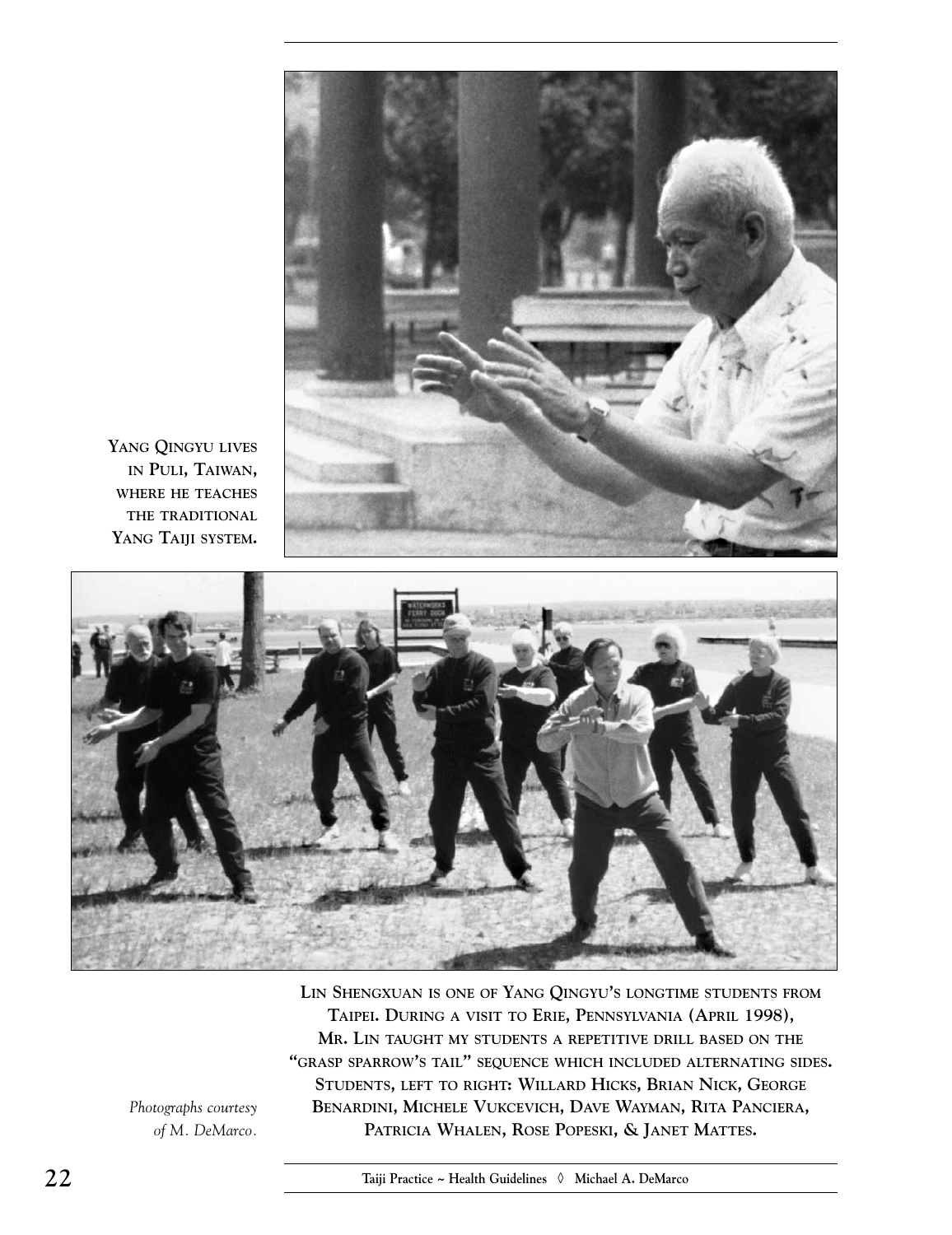# YANG TAIJI PRACTICE THROUGH THE EYES OF WESTERN MEDICAL HEALTH GUIDELINES

MICHAEL A. DEMARCO, M.A.

**▲▼▲**

#### **INTRODUCTION\***

**According to Chinese consumer packaging labels and research reports ––green tea, beer, peanuts, qigong, acupuncture, taijiquan, and "Long Life" brand cigarettes––all have a strong commonality. Each promises the benefits of greater strength and vigor, improvement in mental faculties, deeper spiritual awareness, and (of course) increased sexual prowess. In short, many Chinese exercise and dietary programs claim to offer a healthy, happy life with the longevity of the pine, tortoise and crane.**

**The tendency of the Chinese to claim such benefits from so many of their products and activities raises valid questions concerning their acceptability as being truly conducive assets for a healthier lifestyle. This paper will focus on the unique art of Yang Style Taijiquan (***t'ai chi ch'üan***), usually referred to in abbreviated form simply as** *taiji***. During the last few decades, there has been a rapid growth in taiji practice outside Asia, a growth largely linked to claims concerning its health nurturing qualities (Baer, 1997). To verify these claims, this paper will utilize the most recent health and fitness guidelines provided by leading research institutes. These guidelines can serve as criteria for analyzing and assessing Yang Style Taiji as an activity that we may consider in our research concerning the relationship between lifestyle and well-being. Therefore, this paper:** 

- **1) defines and lists the established guidelines for health and fitness;**
- **2) describes what taiji is and how it is practiced; and**
- **3) ascertains the role taiji may take in our lives according to the ideals set by the world's leading authorities on health and fitness.**

**\* THIS PAPER WAS PREPARED FOR PRESENTATION AT THE INTERNATIONAL COUNCIL FOR HEALTH, PHYSICAL EDUCATION, RECREATION, SPORT & DANCE (ICHPER•SD) 8TH EUROPEAN CONGRESS JULY 14-19, 1998 LONDON, ENGLAND**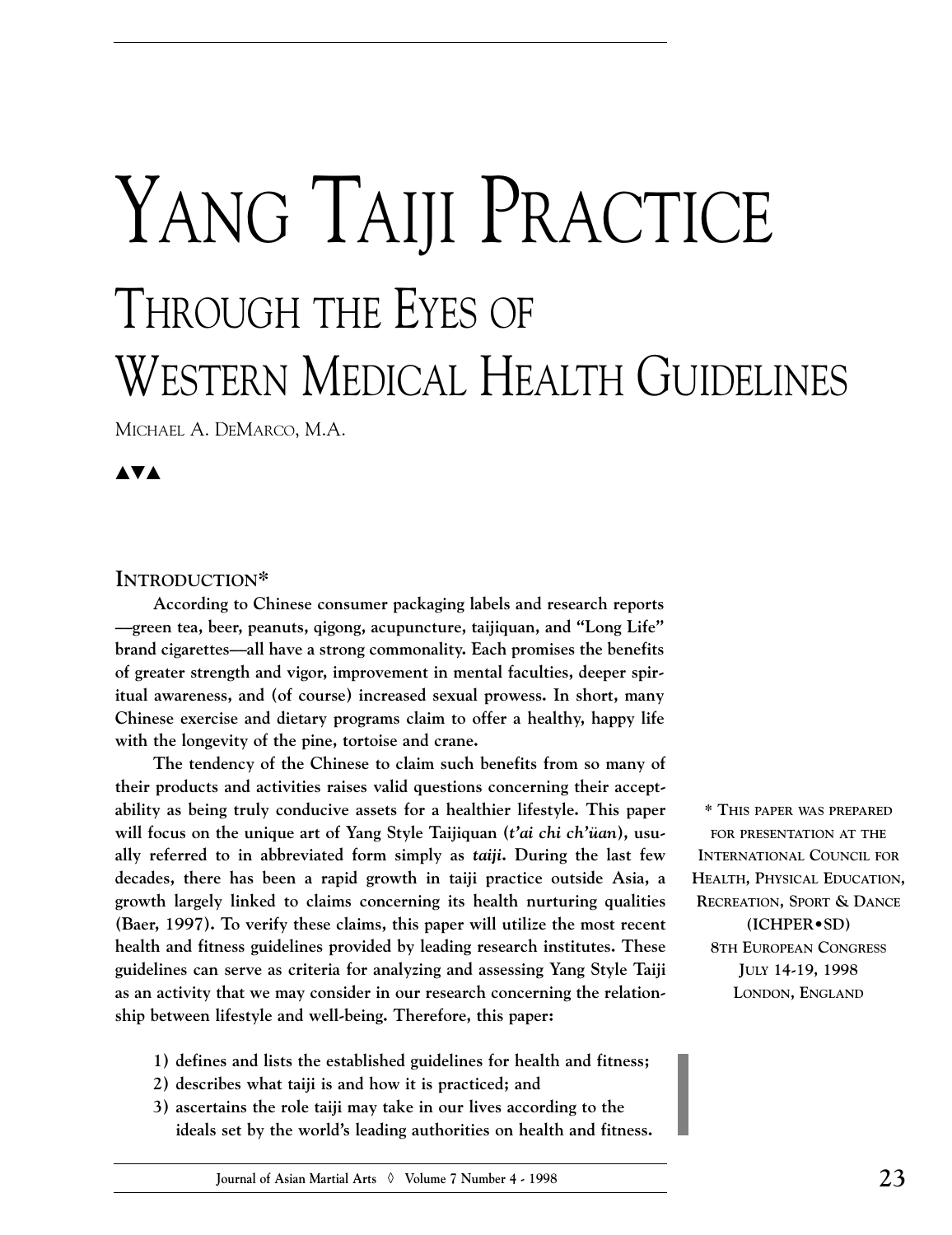#### **GUIDELINES FOR HEALTH AND FITNESS**

**According to the World Health Organization, "Health is defined as a state of complete physical, mental, social, and spiritual well-being, and not merely the absence of disease and infirmity." Dr. Nieman adds that "Physical fitness is a condition in which an individual has sufficient energy and vitality to accomplish daily tasks and active recreational pursuits without undue fatigue" (1998:4).**

**A review was made of some of the published literature that focuses on the subject of health and physical fitness. The general guidelines derived from these works permit practical, clear-cut conclusions helpful in the assessment of any exercise program, including taiji. A synopsis of their findings is given in the following eight guidelines for a successful approach to adopting and maintaining a physically active lifestyle (U.S., 1996:46, 47; Nieman, 1998:17):** 

- **1) Be active!**
- **2) exercise at least 30-minutes daily (this can be accumulated time);**
- **3) participate in an exercise program of moderate intensity;**
- **4) consider behavioral and attitudinal factors in selecting a program;**
- **5) have support from family and friends;**
- **6) select an activity open to males and females of varied ages, which has appeal to all;**
- **7) eliminate "high-risk" behaviors;**
- **8) select an activity that can be done life long.**

**The importance of these eight guidelines are obscured by their simplicity. A closer look at the meaning of each guideline and how they interrelate with each other represents an enormous amount of medical knowledge in a concise format. Therefore, we should not dismiss the guidelines because of their simplicity but come to understand the implications of each and their importance in our lives.**

**The rational for adopting the above guidelines, including the social and medical factors influencing such a decision, will be described after the following section describing the Yang Taiji curriculum. Thus, the significance of both the modern medical guidelines for health and Yang Taiji as an activity can be simultaneously presented in the concluding section.** 

#### **OVERVIEW OF THE TAIJI CURRICULUM**

**Chen Wangting (cir. 1597-1664) is credited as being the founder of the original Chen Style Taiji. As a garrison commander in Henan Province, Wangting absorbed many noted boxing styles of his day. He is said to have created boxing routines and associated exercises from which all other forms of taiji were derived (DeMarco, 1992:14-15; Wallace, 1998; Gu, 1984:1- 12).** 

**The Chen Style was been passed on for numerous generations only within the Chen family clan and a direct lineage continues today (Huang, 1993:51-54; Stubenbaum, 1994:90-99). However, a Chen family servant**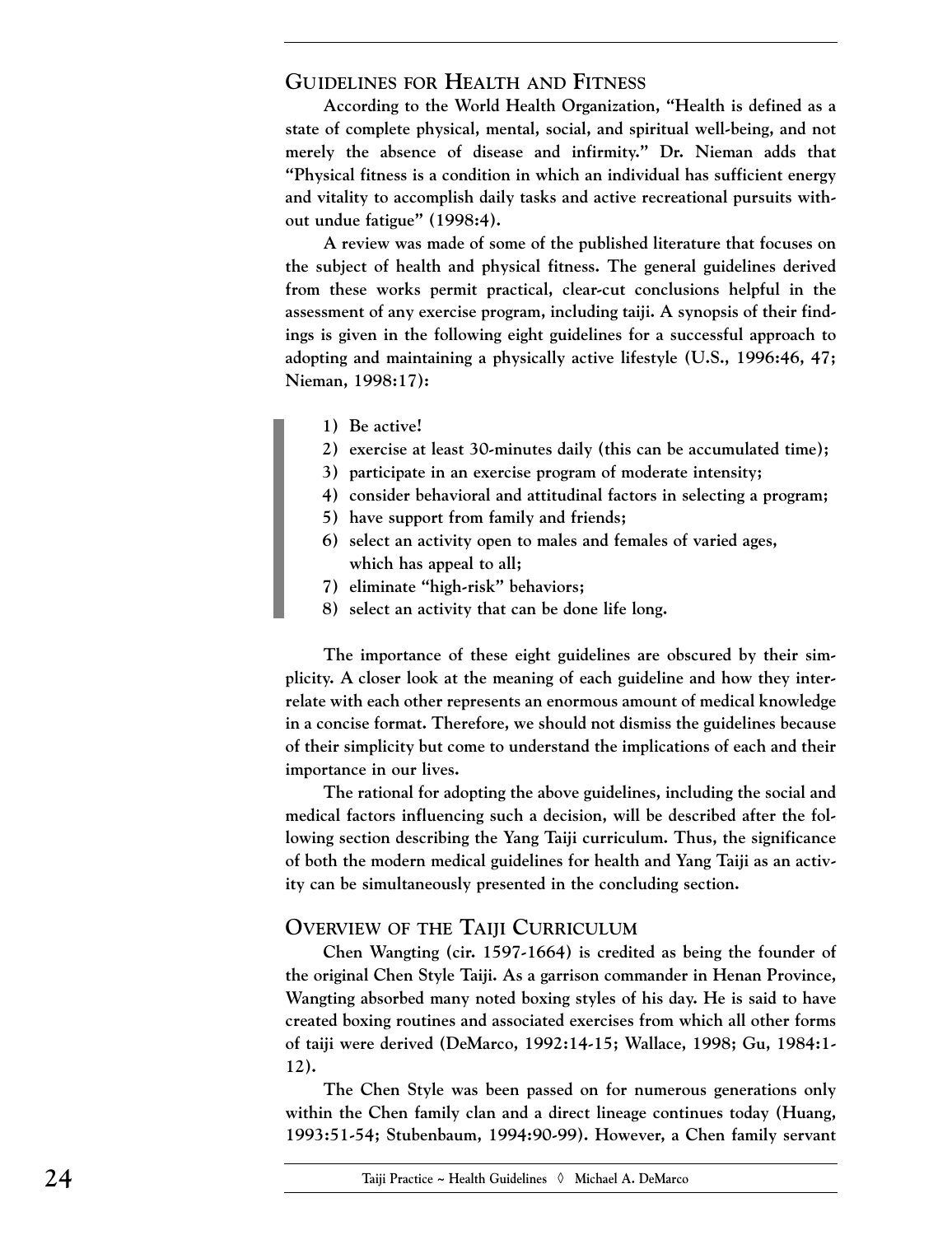**named Yang Luchan (1799-1872) was taught by the 14th generation master, Chen Changxing (1771-1853). Yang was the first "outsider" to learn and popularize the system which is now associated with his family name and lineage (DeMarco, 1992:20; Jou, 1988: 42-44; Wile, 1996:3).** 

**Like the evolution of painting styles, the original Chen Style Taiji differs from the Yang Style for social and political reasons related to the history of Chinese boxing. As modern weaponry became common, the necessity for secrecy waned in the traditional boxing traditions. At the same time, the purpose and function of taiji changed to meet the times (Wile, 1996:3-30).**

**The Yang Style was adapted to public needs and some of the original movements were eliminated or changed. The routines came to be practiced in a slow, even tempo, and relaxed manner. Once taiji was available to the general public, rumors spread of how practicing the art helped many improve their health and the number of practitioners rapidly rose. As a result, Yang Style Taiji soon spread across China. Its popularity and fame as an exercise system continues to spread throughout the world (DeMarco, 1992:20-24).** 

**As a pure fighting system, the original Chen Style was developed for facing life-and-death situations. This necessitated familiarity with assorted weaponry and open-hand fighting skills. Leading masters attempted to take under consideration every aspect of the human condition which would help the boxer emerge victorious in any conflict. The truths they learned about the human body, mind, and spirit remains important today, even though the original intent of their research has been overshadowed by the emergence of taiji as an appropriate activity adaptable to modern health care (Koh, 1981a).**

**Taiji has a fairly long history based on Chinese cultural traditions reaching back over a millennium (Koh, 1981b). However, it was not until the early twentieth century that Yang Taiji became standardized under Yang Chengfu (1883-1936), the grandson of the founder Yang Luchan (Huang, 1993:65-68; Wong, 1998:204-205; Jou, 1988, 42-47). To this day, the leading representatives of the various taiji systems retain the traditional skills and knowledge associated with the original fighting arts, such as mastery of the straight sword, staff, and other weapons. But true masters of complete taiji systems are rare.** 

**Today, many study taiji solely for health benefits and some dabble in self-defense aspects. As a result, Yang Taiji is the most popular style and is often mistakenly looked upon only as an exercise for the elderly (Lim, 1996:91). It appears this way because many teachers have only studied taiji for its health benefits and are unfamiliar with the complete system.**

**There are four aspects of taiji that should be noted. Taiji is a martial art, a holistic health exercise, an aesthetic dance-like art, and a form of moving meditation. Most students begin their taiji study because of an interest in one of these aspects. As a result, the traditional Yang Style Taijiquan curriculum focus on the following practices:** 

- **1) a solo routine,**
- **2) two-person routines, and**
- **3) taiji sword routines.**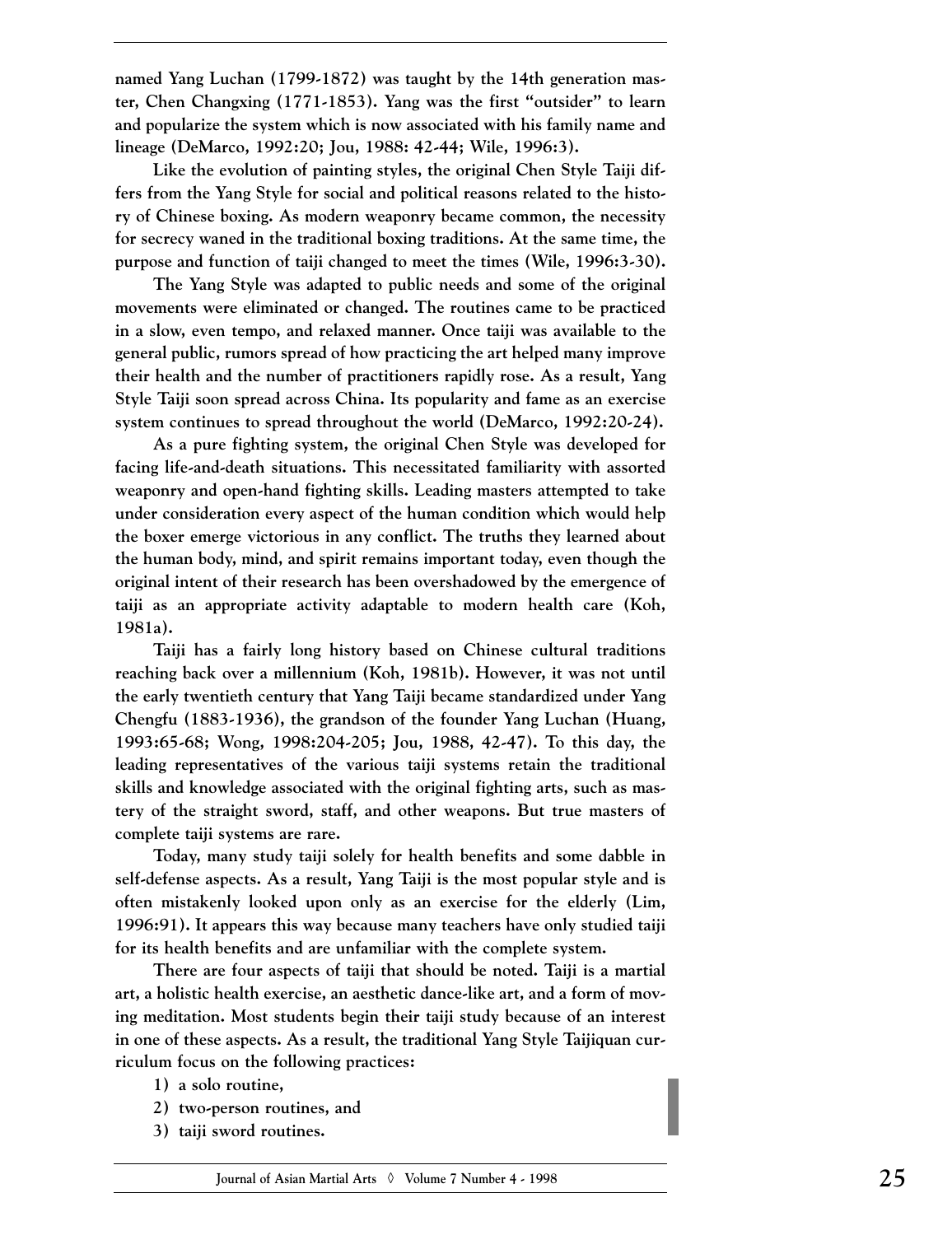

**PART OF THE EARLY MORNING TAIJI ROUTINE IN A PARK IN XIAN, CHINA.** *Photograph courtesy of M. DeMarco.*

**WU HANGXIN AND JIN HUIYING PRACTICING TWO-PERSON SWORD ROUTINES IN HANGZHOU, CHINA.** *Photograph courtesy of D. Mainfort.*

### **THE TRADITIONAL YANG STYLE SOLO ROUTINE**

**Most students, even many taiji teachers, only practice the taiji solo routine. Traditionally, this routine consists of 108 martial movements which are arranged in a flowing sequence from beginning to end as a river current. There are forward, backward, sideways, and turning movements. The body moves harmoniously in a continuously even tempo which is slow enough to finely focus on being relaxed and balanced with every gesture (Jou, 1988; Huang, 1993; Wong, 1996).** 

**Some taiji movements look poetically inspired with names like: "wave hands like clouds," "snake creeps downward," "rooster stands on one leg," and "embrace moon." Other movements are clearly martial in application, such as "lotus kick," deflect, push, roll-back, punch, and press.** 

**For a beginning student, solo practice is characterized by tenseness, staccato movements, and off-balanced postures. To make the routine evolve into an exercise characterized by balance, smoothness, and relaxed grace can take many decades of continuous polishing through the forge of practice (DeMarco, 1997:48-58).**

**In China, taiji practitioners usually meet daily at dawn amid the fresh air and tranquil surroundings of a lake, park, or river bank (Reynolds, 1982:104-110). They often chat and stretch while waiting for others to arrive. When the teacher arrives, students organize to do the solo routine together in synchronized fashion. The routine takes from twenty to thirty minutes to perform, depending upon the tempo and exact number of movements included in the style. After the routine, the teacher will instruct beginners in new movements or offer tips to advanced students on how to improve a movement or offer insights into the deeper aspects of taiji's underlying philosophy (Horwitz, et. al., 1976:15-25; Lehrhaupt, 1993, 61-69; DeMarco, 1997).** 

**After class, students may depart for breakfast, work, school, or remain to socialize for a short time. They usually discuss taiji in between more personal discussions concerning family, work, or other matters.** 



**Some beginning students find taiji too boring and soon quit. Others, who have the patience to get through this initial stage, may continue the daily routine for years on end. Because of changing personal schedules, many practitioners quit the group after learning the solo exercise and practice on their own (U.S., 1996:46; Horwitz, et., 1976:15-25; Lehrhaupt, 1993, 61-69). The stability of the group rests primarily on the teacher's talents and knowledge which allows the teacher to provide continuous instruction, guidance, and inspiration for maintaining the interest of each student. Unfortunately, many so-called "taiji teachers" do not know the complete system and students may eventually quit the group and often taiji practice altogether.**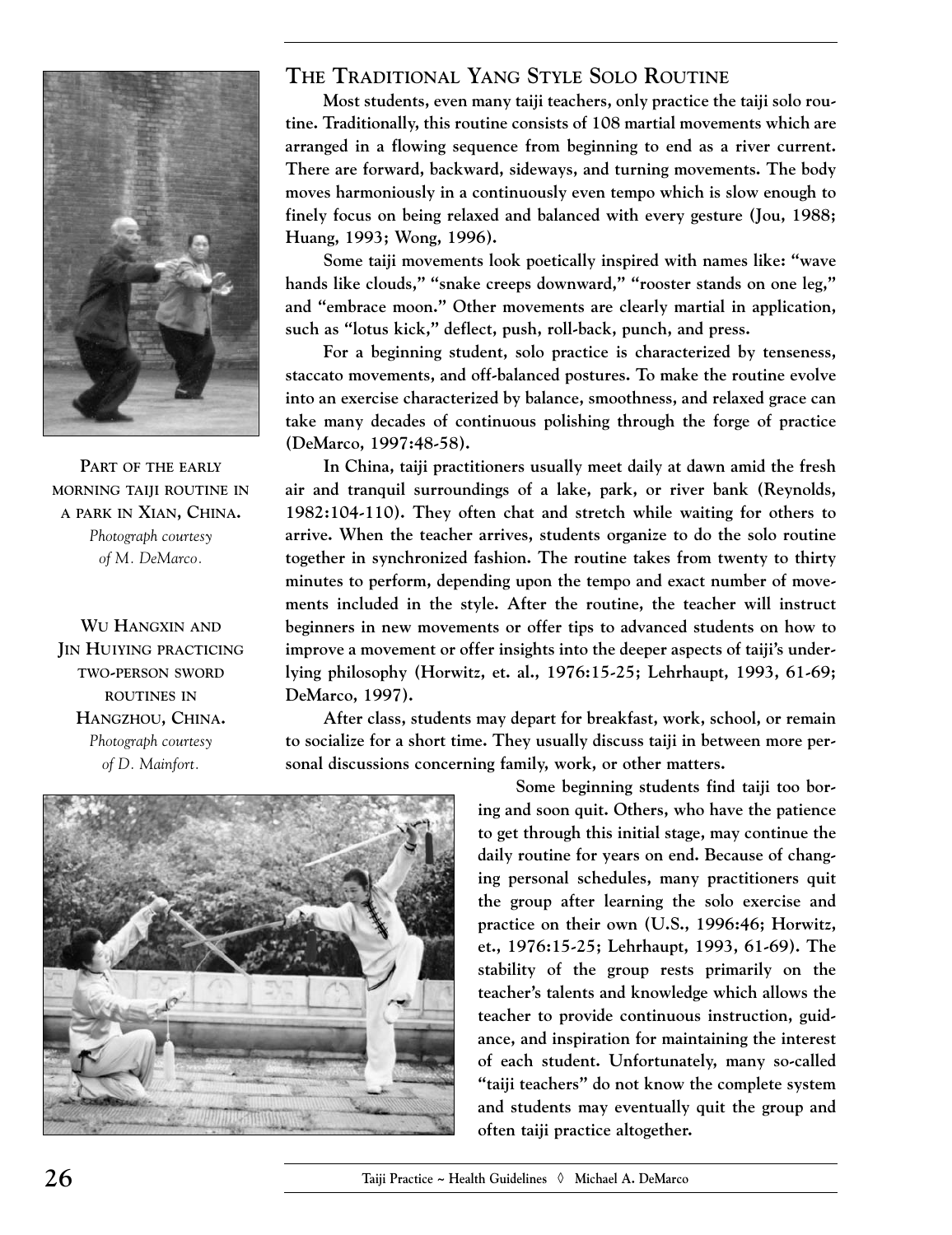**The solo routine can be practiced daily for one's entire life and there will always be more to learn within its subtle complexities. A perceptive practitioner will receive instruction indirectly from the solo routine itself by continuously discovering ways of moving, thinking, and sensing that results from dedicated practice. The solo routine was designed for the practitioner to learn about himself, i.e., how the body and mind function together holistically (DeMarco, 1994). Thus, taiji is not just physical exercise. It is considered an "internal art" because of the importance placed on cultivating one's mental, emotional, and spiritual aspects. Since it is a "person" who does taiji, it is necessary to cultivate the whole person in order to make progress in mastering taiji.**

#### **TWO-PERSON TAIJI ROUTINES & TAIJI SWORD ROUTINES**

**The true martial arts have always dealt with personal combat. If taiji's solo routine was designed to allow the individual to "know himself," twoperson routines were designed to allow him to "know others." What this actually means can be ascertained by a description of the practices involved.**

**There are three main two-person exercises associated with Yang Taiji. The first, called "Sensing-hands" (***tuishou,* **commonly called "Pushhands"), is a two-person exercise based on fundamental martial applications aligned in the four cardinal directions. The movements are: ward-off, rollback, press, and push (Chen, n.d.; Kuo, 1994:33-42; Jou, 1988:226-253; Davis & Mann, 1996:55-56; Ma & Zee, 1990). Another duet practice is referred to as "Four-corners" (***dalu***) since it covers the four directions between the cardinal points with movements called: elbow, split, pull-down, and shoulder-strike. Duets are practiced in fixed stances or with active stepping (Chen, n.d.; Smith, 1997:56-69; Jou, 1988:253-256).**

**There is another rare duet routine called** *sanshou***, often translated as "free hands" or "dispersing hands," which may refer to the self-defense goal of meeting any confrontation in a relaxed, easy manner to defeat the opponent. This is more complex than dalu and tuishou, containing a lengthy arrangement of attack and counter movements (Yiu, 1981).** 

**The taiji sword routines have similar movements as those found in the solo routine. In the traditional solo sword routine, the sword's weight and length allows the practitioner to sense how his own movements effect the sword. A duet routine allows each swordsman to extend his sensitivity through the blade in order to detect the movement of his partner.**

**The duet practices of tuishou, dalu, sanshou and the taiji sword are complementary to the solo routine. They enlarge the scope of taiji by bringing in a complex host of elements such as speed, movement, direction, and intention. All the routines should follow the fundamental taiji principles of relaxation, balanced movement, coupled with a developed sensitivity required to be aware of the "one's self" and "others" (Honda, 1995; Jacobson, 1997).** 





**TWO-PERSON PRACTICES. TOP: SENSING-HANDS (TUISHOU) MIDDLE: FOUR-CORNERS (DALU) BOTTOM: FREE HANDS (SANSHOU)**

> *Illustrations courtesy of Oscar Ratti.*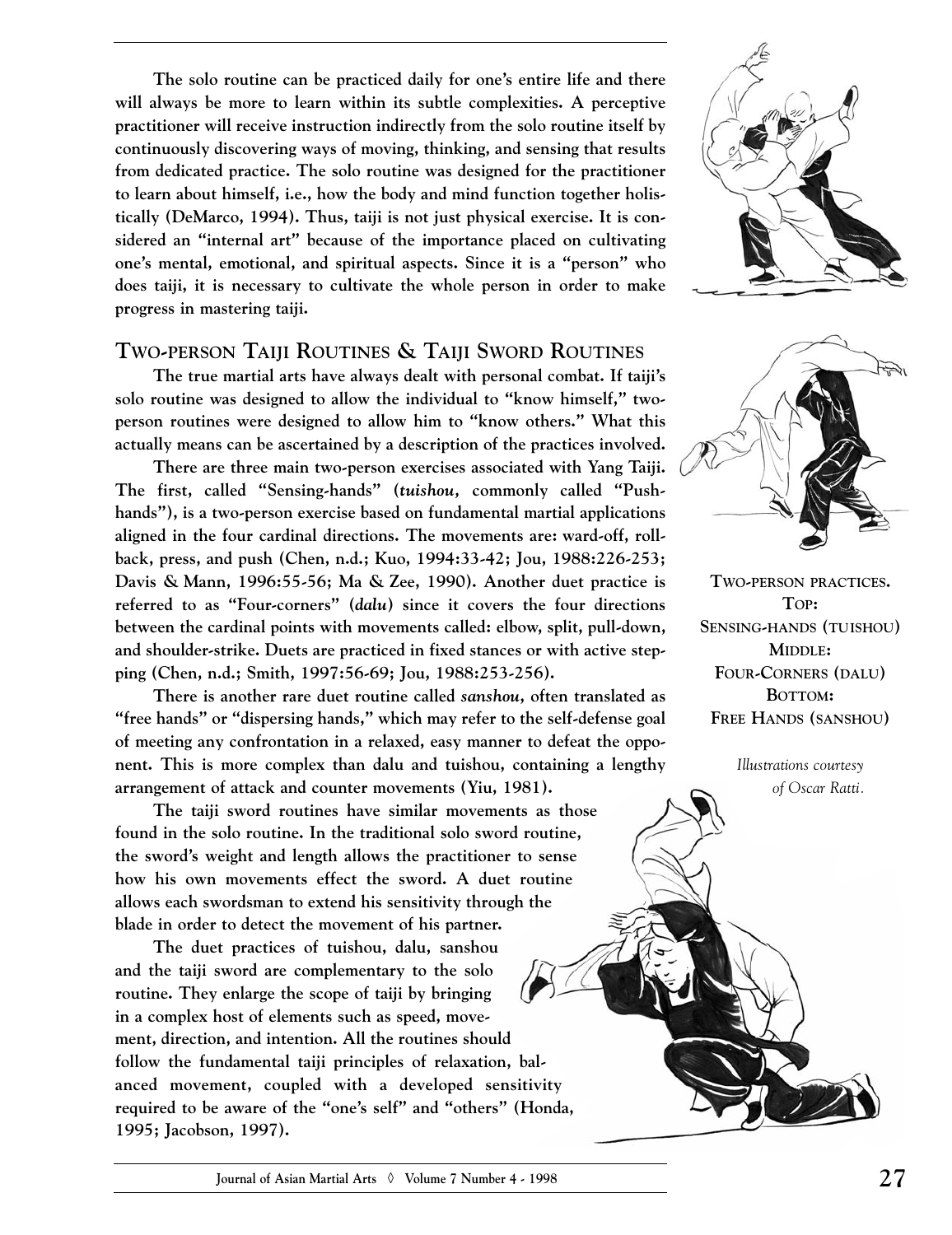#### **ASSESSING YANG TAIJI AS AN ACTIVITY FOR HEALTH**

**Eight guidelines for a successful approach to adopting and maintaining a physically active lifestyle were presented earlier in this paper. We can gain a better understanding of the role taiji may take in our lives by looking at these guidelines as a criteria for Yang Taiji practice.**

#### **1)** *Be Active!*

**The National Institutes of Health concluded that "All . . . should engage in regular physical activity at a level appropriate to their capacity, needs, and interest" (U.S., 1996:41). They reached this conclusion in large part because inactivity is a major risk factor for cardiovascular disease (CVD), a leading cause of death. The activity chosen can greatly effect other CVD risk factors, including high blood pressure, lipid levels, and obesity. However, people who are not physically fit, such as those who are overweight, smoke, or have arthritic problems, may find many exercises to be too difficult or strenuous to do. The paradox is that they need to exercise, but feel that exercise is too grueling to carry on regularly.** 

**Taiji is highly adaptable to the practitioner's state of health and fitness. The movements can be done in high or low postures, in narrow or wide stances. Practicing the movements in a slow, relaxed manner ensures that anyone who can walk can learn the traditional solo routine. As one gradually learns the routine, he gains strength and flexibility (Lai, 1995). There is an awareness of becoming gradually more fit and taking satisfaction in the progress made.**

#### **2)** *Exercise at Least Thirty-Minutes Daily*

**Inactivity is not only a major cause of cardiovascular disease, but bears heavily on other diseases, such as diabetes, osteoporosis, hypertension, and even some cancers (U.S., 1996:43). A minimum of thirty minutes exercise is considered ample for reducing such illeffects (ACSM, n.d.:163).**

**The traditional Yang Style solo routine takes just about thirty minutes to perform. It can therefore be easily fit into a daily schedule with the practitioner knowing that the minimum exercise time is met.** 

**The Yang Taiji solo routine is a comprehensive approach to exercising, affecting the cardio-respiratory system, body composition, muscular strength, and joint flexibility (Koh, 1982; Lumsden, 1998; Powerful, 1996; Jacobson, et. al., 1997). Benefits can be measured even after a month or two of taiji practice. However, as the National Institutes of Health stresses, ". . . physical activity must be performed regularly to maintain these effects" (U.S., 1996:43; Nieman, 1998:46).**

**Physical fitness is health and skill related. With the daily practice of taiji, skills are acquired which inspire the practitioner to not miss the exercise. As one acquires greater insights into the art, one's state of health also continually improves.**

**3)** *Participate in an Exercise Program of Moderate Intensity*

**High-intensity and fast moving sports are attractive to competitive ath-**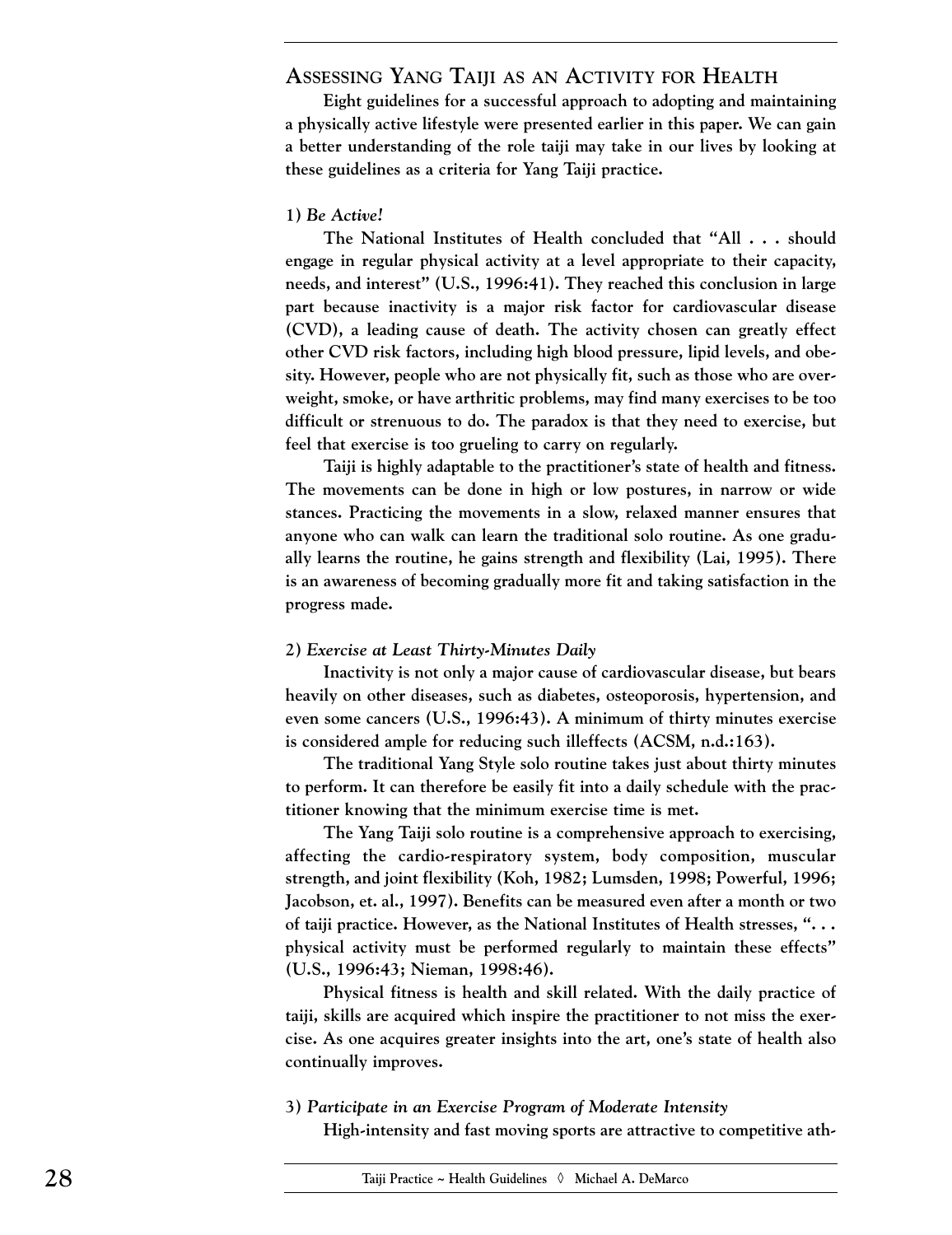**letes, but these activities pose dangerous to their health. Their motivating factors may be a quest for fame and excitement rather than for health and fitness. Those who are truly seeking an activity for their health should beware of any dangers associated with the sport or activity they may consider. Under proper instruction, taiji poses no risk to the practitioner.**

**"The majority of benefits of physical activity can be gained by performing moderate-intensity activities" (U.S., 1996:43). Whether taiji's solo routine fits into the "moderate-intensity" range is questionable (Zhuo, et. at., 1984:9). A cardio-respiratory rate at 50% VOmax is recommended for general health (Nieman, 1998:9; ACSM, n.d.:158), but taiji's slow motion movements may not meet this criteria. More research is needed in this area to be certain. However, if the associated duet and swords routines are included in the assessment, then taiji would certainly meet this criteria as well. Because taiji practice falls in the low and moderately-intense category of exercise, there is little risk of injuring oneself during practice. There is also a stronger inclination for the individual to continue taiji practice on a regular basis.** 

#### **4)** *Consider Behavioral and Attitudinal Factors in Selecting a Program*

**A big factor in selecting an activity for health and fitness is personality. The "behavioral and attitudinal factors that influence the motivation for and ability to sustain physical activity are strongly determined by social experiences, cultural background, and physical disability and health status. For example, perceptions of appropriate physical activity differ by gender, age, weight, maritial status, family roles and responsibilities, disability, and social class" (U.S., 1996:46). Although these barriers may be found in some degree in taiji practice, the most foreboding barrier is that taiji may be too exotic to be easily assimilated. First, one must be aware of what taiji is and what it has to offer. This may then motivate one to learn the art.**

**It is recommended that an activity should be enjoyable, easily fit into one's daily schedule, should be of low financial or social cost, and should present a minimum of negative consequences, such as injury, peer pressure, and self-identity problems (U.S., 1996:46). All of these recommendations concur with taiji practice, except that it is not easily accessible. Although there are more and more people claiming to teach taiji, most do not possess the appropriate experience or credentials. It is unfortunate that more competent teachers are not available; it is sad that charlatan posing as taiji instructors discredit the art and may actually harm their students through poor instruction.**

#### **5)** *Support from Family and Friends*

**The decision to start participating in a particular activity and the resolve to maintain a regular exercise schedule on a long-term basis greatly depends on the support, encouragement, and fellowship of others. This may be indirectly given by others who do not partake in the exercise itself, but direct support offered by fellow practitioners proves to be very significant for anyone who wishes to maintain a regular exercise activity.**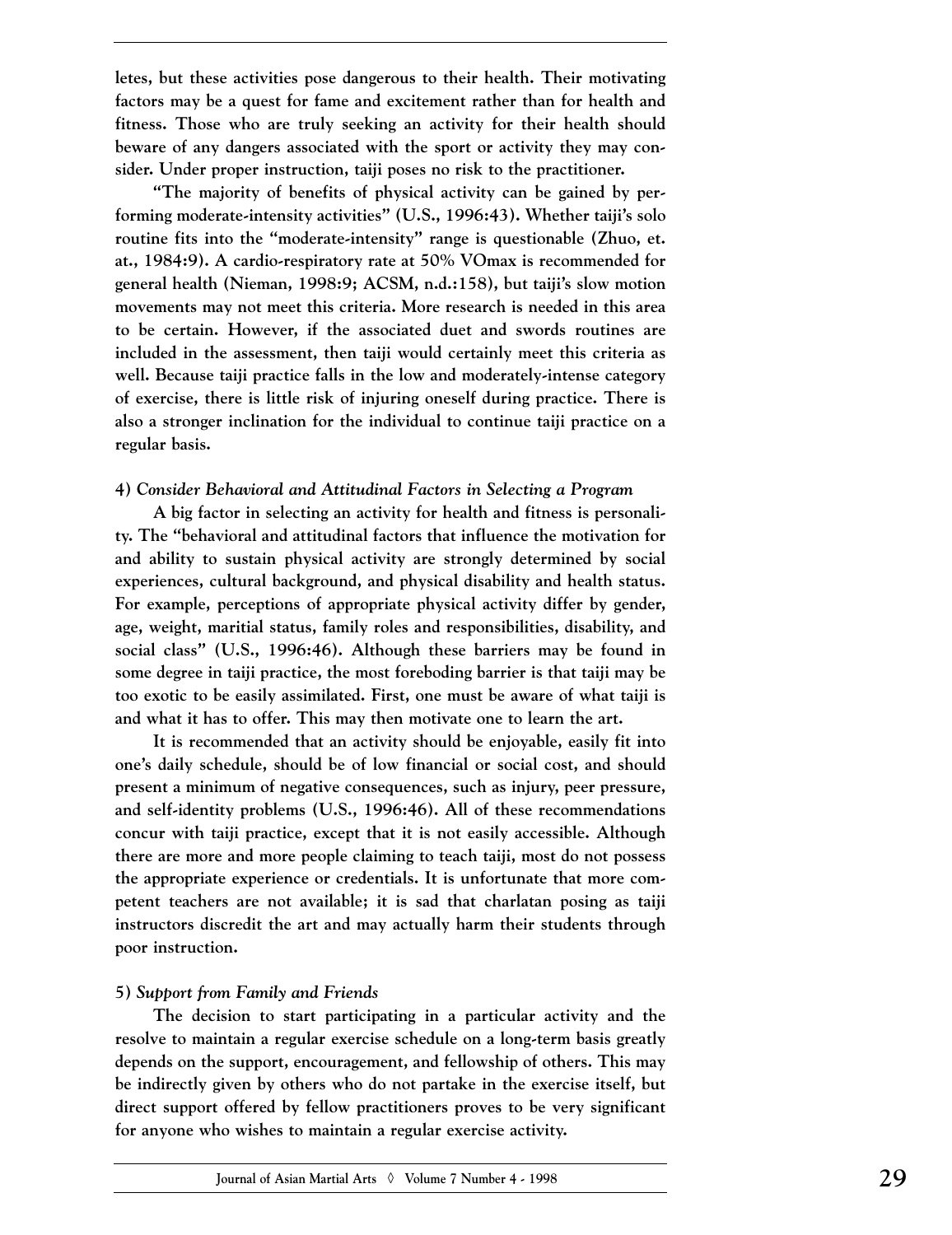**Taiji is usually taught in pleasant natural surroundings conducive to the relaxed mode of the routine. The teacher-student relationship is important since the instructor serves as a example of a healthy lifestyle which should inspire and guide students in their own practice and lifestyle habits. This is further reinforced by like-minded individuals who have decided to make taiji part of their own lives (U.S., 1996:46).**

**Taiji practitioners not only exercise together, but discuss what they learn through their practice and incorporate it into their lives as much as possible. For example, taiji theory tells us to "go with the flow" and be in harmony with the movement of others, even when their movements are aggressive. When we are confronted with daily problems at home or at work, we can utilize the same principles: be calm, patient, balanced, and work with the situation without making the problem worse. A novice practitioner soon learns that taiji is more than just physical exercise. It demands the integration of one's whole being, tying-in the physical with the mental and spiritual aspects as well. Teacher and fellow students come to represent a "taiji family" which encourages regular practice and a commitment to a lifestyle conducive to the ultimate health goals of taiji.** 

#### **6)** *Select an Activity Open to Males and Females*

#### *of Varied Ages and Appeals to All*

**Many exercises and leisure activities attract individuals of a particular age or gender. Taiji is usually taught in groups, but the foundation of its practice rests on the individual regardless of gender or age. A dedicated teacher will instruct on a one-on-one basis in order to develop the student as an individual artist with a unique personal makeup. It has been shown that any comprehensive physical fitness program must be individualized (Yan, 1995:62-63).**

**Taiji can be practiced by anyone, but does it appeal to all? It does not, primarily because it is too exotic and its theory and practice is little understood by the general public (Honda, 1995). However, even without a clear understanding of what taiji is, people are attracted to it for one or more of its qualities as a martial art, a wholistic exercise, a moving meditation, and a dance-like art form. For anyone who has taken the time to watch taiji for a few hours, there is a good chance that they would be drawn into its practice for one of the reasons mentioned.**

#### **7)** *Eliminate "High-Risk" Behaviors*

**The fundamental objectives in practicing the taiji solo routine are to seek relaxation in every move and to execute the movements slowly in a steady flow of balanced form. When students begin to practice taiji seriously, they soon discover many tensions in their bodies. Often, even when performing the simplest movements, they feel tense and awkward. They find that it is not the movement itself which is difficult to master, but dealing with underlying conditions that distort the movements. Taiji may bring an initial awareness of underlying problems and thus a desire in the individual to eliminate these problems.**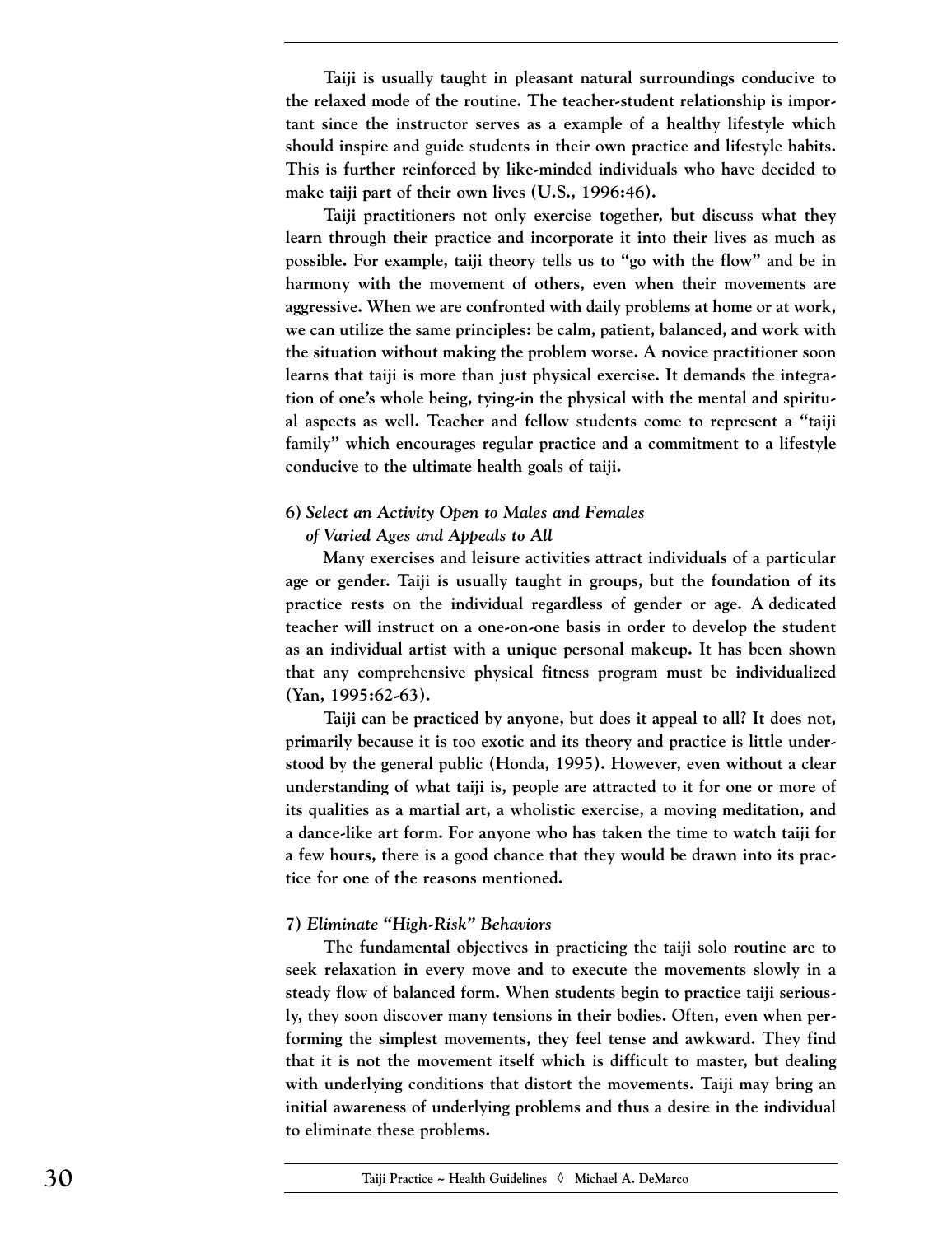**Improvements in taiji practice can be felt by the practitioner and noticed by other students. To make continual progress requires the student to look inward, to modify any factors which cause the taiji movements to be too tense or the postures to fall off-balance. As a result, the student is encouraged by the presence of teacher, classmates and the art of taiji itself to modify any high risk behaviors, such as smoking and poor diet. To reinforce such changes in behavior, involvement in taiji calls for an appropriate change in attitude which guarantees a better, healthier lifestyle than the present one. Taiji beckons one to be constantly aware in order to make continual improvements in lifestyle, for only in this way can one approach a masterful level in the art.** 

#### **8)** *Select an Activity That Can Be Done Life Long*

**"A key ingredient to healthy aging, according to many gerontologists, is regular physical activity" (Nieman, 1998:32). Taiji is noted for its suitability as an exercise for the elderly (Wolf, et. al. 1996, 1997b; Wolfson, et al., 1996; Schaller, K. 1996; Province, 1995). Its movements are slow and non-strenuous, yet invigorating to mind and body.** 

**Taiji's suitability for the elderly does not mean it is unsuitable for younger generations, but many younger persons fail to see the value in taiji as an activity. Their temperaments are often too unruly and they usually do not have the patience to try taiji for a long enough time to actually feel the beneficial effects of the exercise.**

**Those attracted to taiji are usually adults in their thirties and older. The quest for relaxation is a primary motivation factor, but others come to taiji from other sports and activities that have caused them physical or mental injury. In general, taiji is looked at for its therapeutic benefits to mind, body, and spirit (Zhuo, 1982). The desire to obtain such benefits can start at any age. A look at the graceful aging of many noted taiji instructors illustrates that they often started taiji because of an illness, benefited from it, and so dedicated themselves to daily practice for the rest of their lives. Some centenarians continue to teach taiji on a daily basis to "youngsters" in their 70's, 80's, and 90's.**

**•••**

#### **SUMMARY**

**There is a strong agreement between the National Institute of Health's guidelines and the Yang Taiji curriculum indicating that taiji meets the criteria as an activity that we may consider in our research concerning the relationship between lifestyle and well-being. However, we should look a little closer before making any final conclusion.** 

**Guidelines numbered 1 thru 3 involve the participation in an activity of moderate intensity, hopefully on a daily basis. Regularity of practice is necessary to attain and/or maintain health. Through its own design and traditional method of instruction, taiji clearly meets these guidelines (Koh, 1981a:15-17, 21).**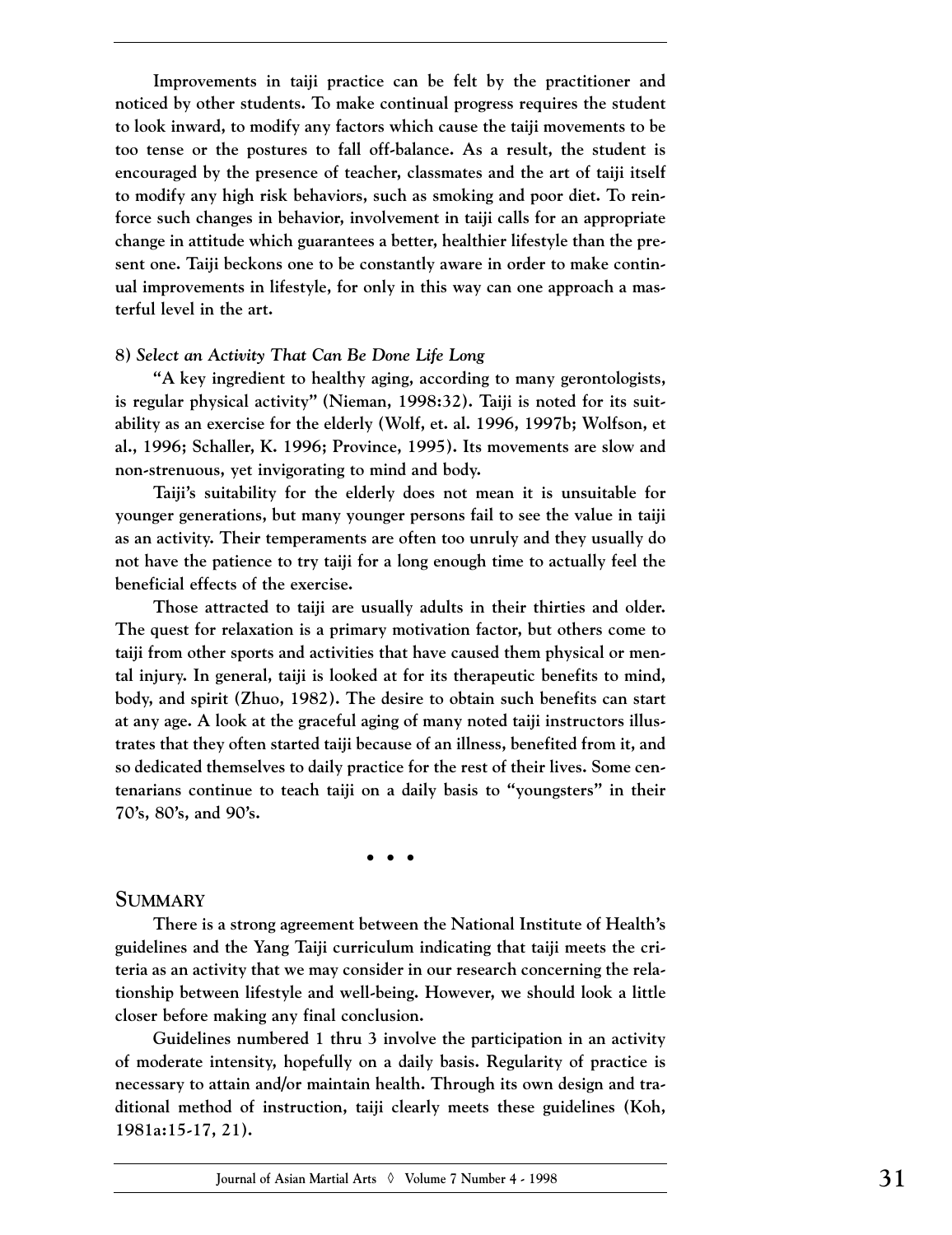

– LAOZI

*Henricks, 1989:68*



**Guideline number 4 considers behavioral and attitudinal factors in selecting an exercise or activity. Yang Taiji is based on Daoist principles, which value spiritual and mental development along with the physical aspects. It is non-competitive and not as exciting as most mainstream sports. For these reasons, Yang taiji is fitting for some personalities, but certainly not all. Similarly, in respect to guideline 6, Yang Taiji may be open to all, but it has a limited appeal because of its call for patient students who are able to find joy in the subtleties of the art.**

**The calming, relaxed practice of taiji attracts individuals who prefer or need this in their life. So, as encouraged in guideline number 5, taiji practitioners find an active support group from like-minded practitioners and others who may see the value in it but may not have the time or opportunity to be involved themselves.**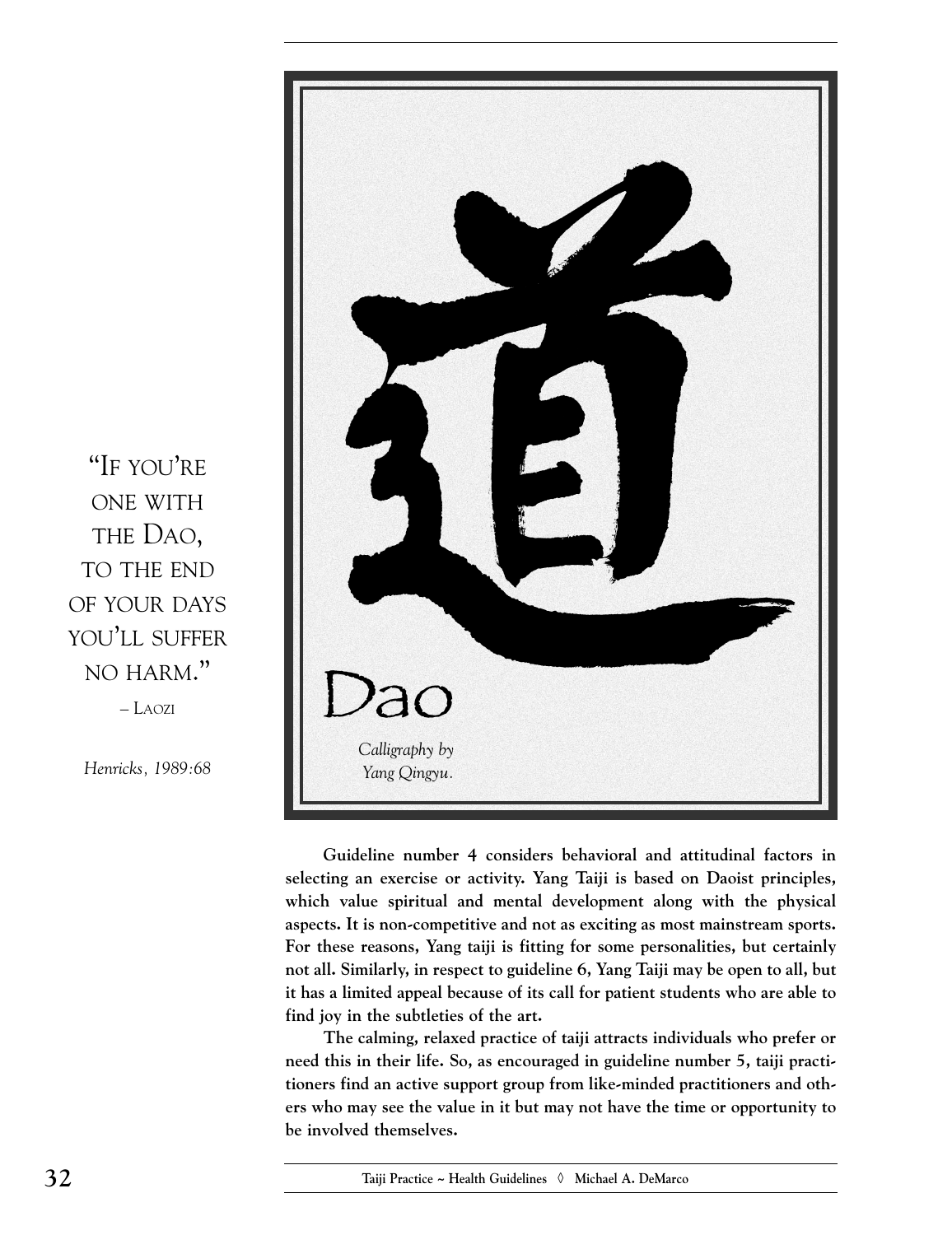**Activities conducive to a healthy lifestyle are given special attention in guideline 7. When we consider the theory and practice of Yang Taiji, we find that, in addition to offering an encompassing system for health and fitness, its practice has a strong tendency to eliminate "high-risk" behaviors (U.S., 1996:46). To make progress in doing taiji, it is necessary to look deeply into one's character development. Only when a practitioner does this can the movements reflect the tranquility, grace, and balance associated with the art. This concurs with an ancient Chinese proverb: "What is accomplished in the mind, is made known by the hand."** 

**Guideline 8 requires that such an activity be suitable for long-term practice. Yang Taiji body mechanics allow almost anyone to practice the art. The fact that it is noted for benefitting the elderly attests to its suitability for the aged as well as a therapeutic system (Nieman, 1998:125; Yan, 1995:61; Wolf, 1997a).** 

**To assess Yang Style Taiji as a physical activity we must be aware that it is based on the Daoist yin-yang principle. It seeks to harmonize the body and mind, the internal with the external. Yang Taiji involves the total person, working on all the body's systems. Because of its focus on relaxation, even when practiced with moderate intensity, the movements gently exercise the joints, develop balance, and calm the nerves.**

**From research regarding Yang Taiji, we see that this unique art offers "health" in the complete sense as defined by the World Health Organization "as a state of complete physical, mental, social, and spiritual well-being." It is unfortunate that such an artistic gem remains hidden behind cultural barriers which color our receptivity to the exotic.** 

#### **BIBLIOGRAPHY**

- **American College of Sports Medicine [ACSM]. (n.d.). ACSM's Guidelines. pp. 153-176.**
- **BAER, K. (1997 July). A movement toward t'ai chi.** *Harvard Health Letter, 22* **(9): pp. 6.**
- **CHEN, Y. (n.d.).** *T'ai-chi ch'uan: Its effects and practical applications.* **Hong Kong: n.p.**
- **DAVIS, D., & MANN, L. (1996). Conservator of the taiji classics: An inter view with Benjamin Pang Jeng Lo.** *Journal of Asian Martial Arts, 5* **(4): 46-67.**
- **DEMARCO, M. (1992). The origin and evolution of taijiquan.** *Journal of Asian Martial Arts, 1* **(1): 8-25.**
- **DEMARCO, M. (1994). The necessity for softness in taijiquan.** *Journal of Asian Martial Arts, 3* **(3): 92-103.**

**Journal of Asian Martial Arts** ◊ **Volume 7 Number 4 - 1998 33**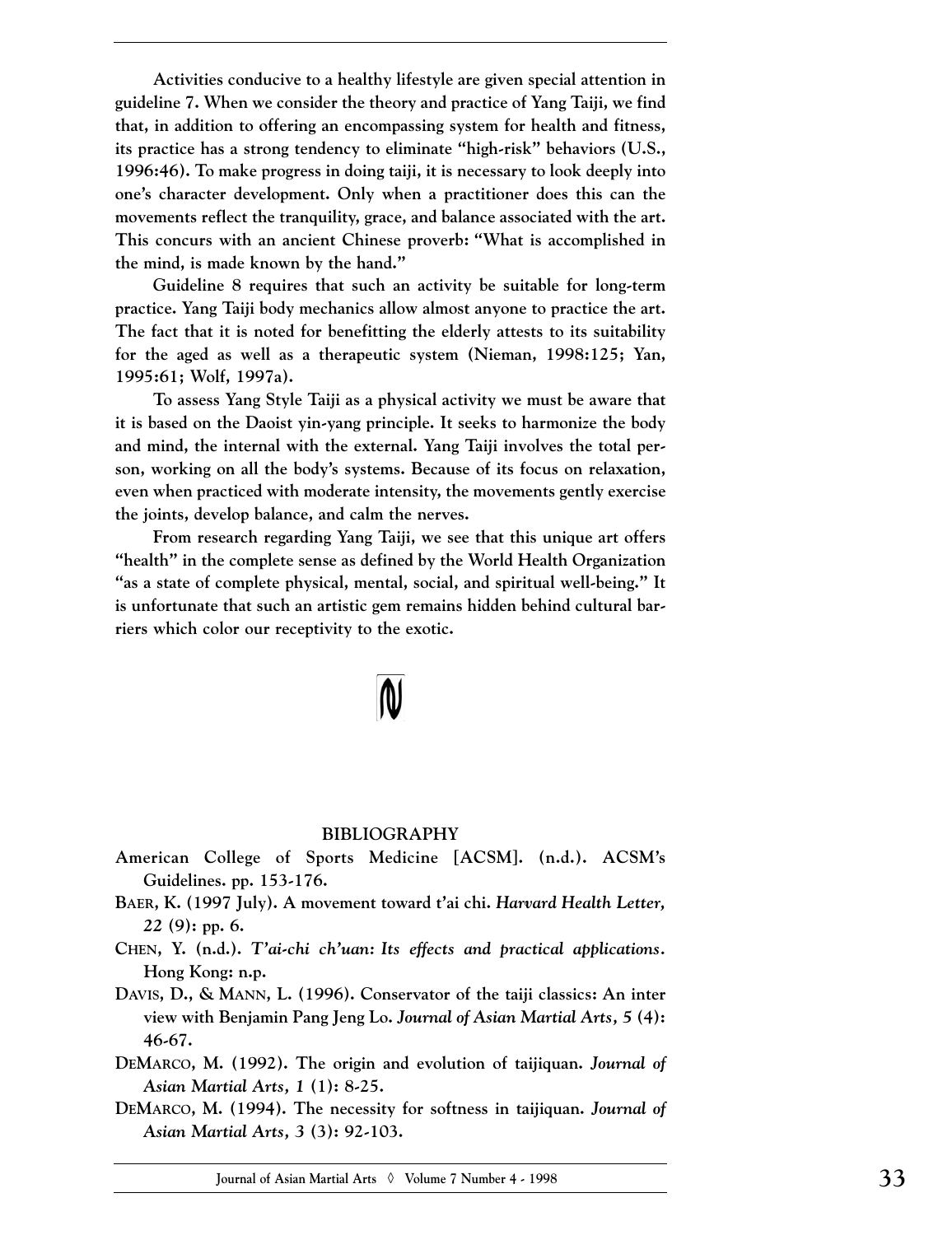- **DEMARCO, M. (1997). Taijiquan as an experiential way for discovering Daoism.** *Journal of Asian Martial Arts, 6* **(3): 48-59.**
- **GU, L. (1984). The origin, evolution and development of shadow boxing. In Zhaohua Publishing House (Compilers),** *Chen Style taijiquan* **(pp. 1-12). Hong Kong: Hai Feng Publishing Company.**
- **HENRICKS, R., (TRANS.). (1989).** *Lao-tzu te-tao ching.* **New York: Ballantine Books.**
- **HONDA, C. (1995 February). Cultural diversity: Tai chi chuan and Laban Movement Analysis.** *Journal of Physical Education, 66* **(2): 38.**
- **HORWITZ, T., KIMMELMAN, S., & LUI, H. (1976).** *T'ai chi ch'uan: The techniques of power.* **Chicago: Chicago Review Press.**
- **HUANG, A. (1993).** *Complete tai-chi: The definitive guide to physical and emotional self-improvement.* **Rutland, VT: Charles E. Tuttle Co.**
- **JACOBSON, B., CHEN, H., ET AL. (1997 February). The effect of t'ai chi chuan training on balance, kinesthetic sense, and strength.** *Perceptual & Motor Skills, 84* **(1): 27.**
- **JOU, T. (1981).** *The tao of tai-chi chuan: Way to rejuvenation.* **Warwick, NY: Tai Chi Foundation.**
- **KOH, T. (1981a). Tai chi chuan.** *American Journal of Chinese Medicine, 9* **(1): 15-22.**
- **KOH, T. (1981b). Chinese medicine and martial arts.** *American Journal of Chinese Medicine, 9* **(3): 181-186.**
- **KOH, T. (1982). Tai chi and ankylosing spondylitis A personal experience.** *American Journal of Chinese Medicine, 10* **(1-4): 59-61.**
- **KOH, L. (1994).** *The t'ai chi boxing chronicle.* **(Guttmann, Trans.). Berkeley, CA: North Atlantic Books.**
- **LAI, J., ET. AL, (1995 November). Two-year trends in cardiorespiratory function among older tai chi chuan practitioners and sedentary subjects.** *Journal of the American Geriatric Society***, 43 (11).**
- **LEHRHAUPT, L. (1992). Taijiquan: Learning how to learn.** *Journal of Asian Martial Arts, 2* **(1): 60-69.**
- **LIM, P. (1992). The combative elements of Yang taijiquan.** *Journal of Asian Martial Arts, 5* **(3): 90-99.**
- **LUMSDEN, D., (1998 February). T'ai chi for osteoarthritis: An introduction for primary care physicians.** *Geriatrics 53* **(2).**
- **MA, Y., & ZEE, W. (1990).** *Wu style taijiquan push-hands (tuishou).* **Hong Kong: Shanghai Book Co.**
- **NIEMAN, D. (1998).** *The exercise-health connection.* **Champaign, IL: Human Kinetics.**
- **Powerful evidence that the martial art tai chi can help frail patients with osteoporosis. (1996 June).** *Backletter***, 11 (6): 63.**
- **REYNOLDS, D. (1982).** *The quiet therapies: Japanese pathways to personal growth.* **Honolulu: University of Hawaii Press.**
- **SCHALLER, K. (1996 October). Tai chi chih: an exercise option for older adults.** *Journal of Gerontol Nursing, 22* **(10): 12-17.**
- **SMITH, R. (1994). Dalu and some tigers.** *Journal of Asian Martial Arts, 6* **(2): 56-69.**